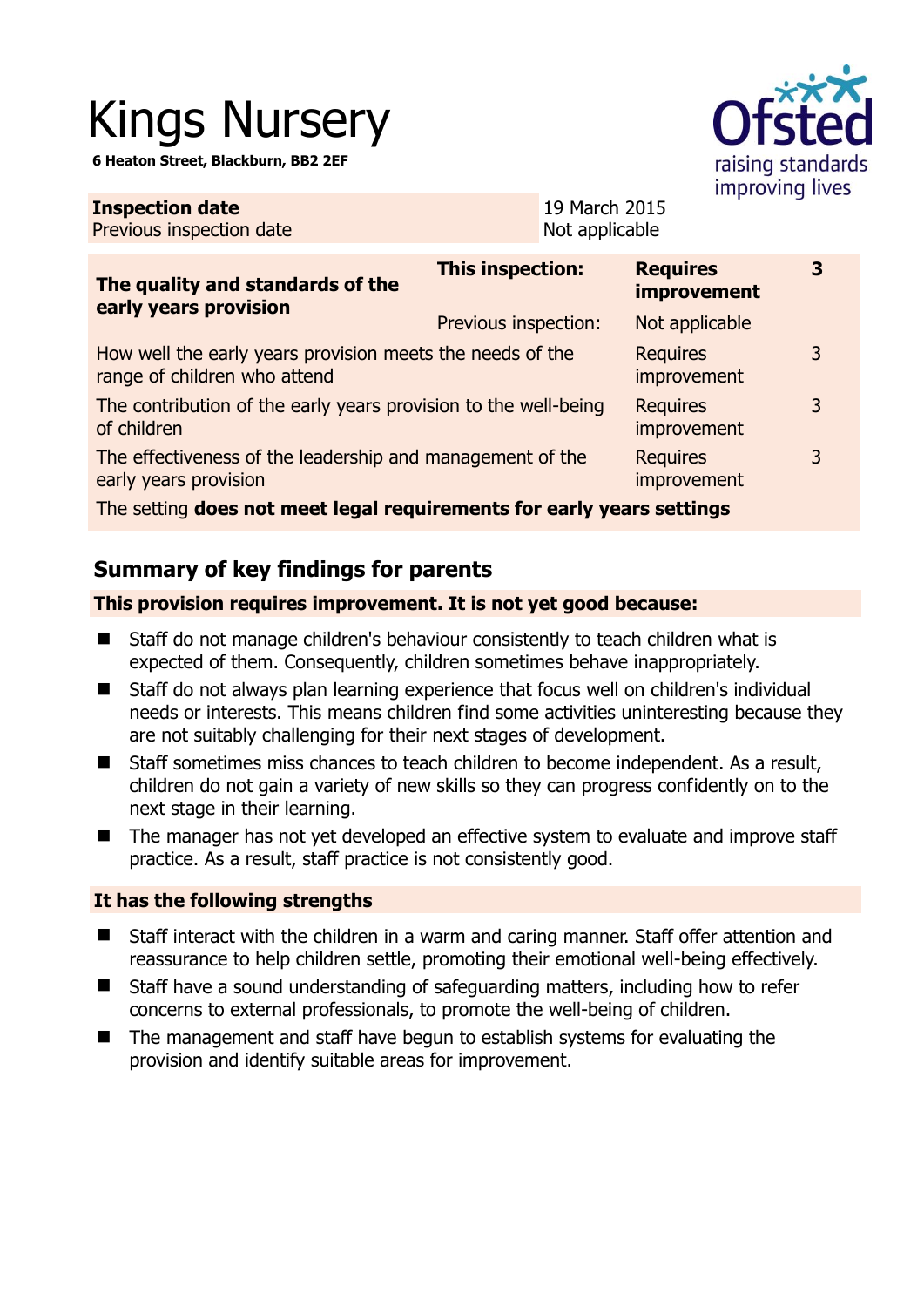# **What the setting needs to do to improve further**

#### **To meet the requirements of the Early Years Foundation Stage the provider must:**

- develop staff's knowledge to ensure they use consistent behaviour management strategies to help children understand their expectations and to learn appropriate social skills
- use information about children's interests and individual abilities effectively to plan purposeful and challenging experiences that prepare children well for their next stage of learning.

#### **To further improve the quality of the early years provision the provider should:**

- use organised routines to promote children's independence and confidence well.
- evaluate the quality of teaching on a regular basis, identify areas for development and make improvements in order to develop staff practice, so that children make the best possible progress.

### **To meet the requirements of the Childcare Register the provider must:**

- **E** ensure that children's behaviour is managed in a suitable manner (compulsory part of the Childcare Register)
- **E** ensure that children's behaviour is managed in a suitable manner (voluntary part of the Childcare Register)

### **Inspection activities**

- The inspector observed activities in the designated play room and viewed the resources and equipment available to the children.
- The inspector spoke with the manager, deputy manager and members of staff at appropriate times throughout the inspection.
- The inspector looked at children's assessment records and planning documentation.
- $\blacksquare$  The inspector checked evidence of suitability and qualifications of the staff working with children, the nursery's improvement plan and a selection of policies and procedures.

# **Inspector**

Sue Rae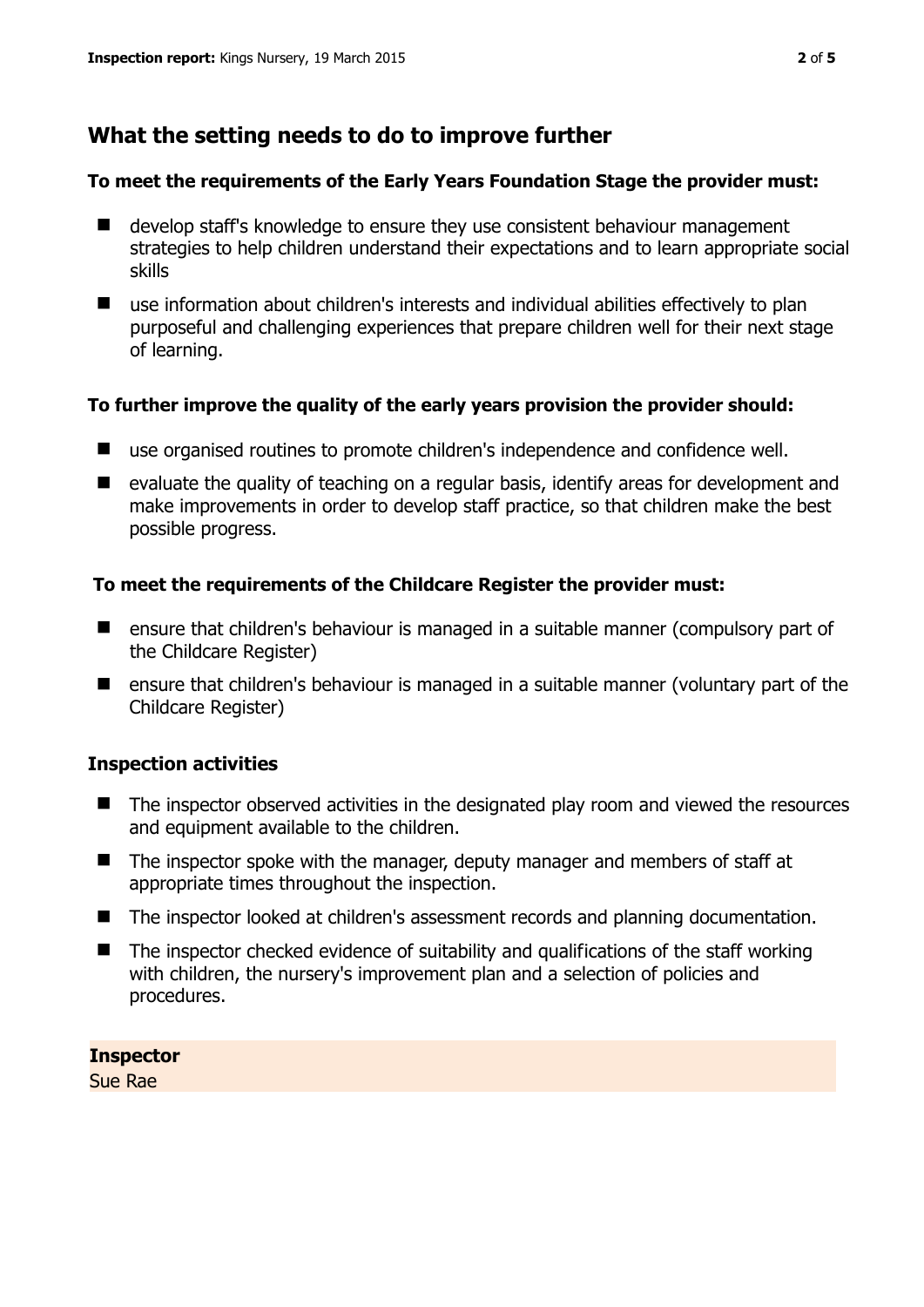# **Inspection findings**

#### **How well the early years provision meets the needs of the range of children who attend. This requires improvement**

Staff gather information about children before they attend, complete observations, and periodically summarise children's achievements. However, they do not use all the information gathered to inform children's future learning targets. This means that children make steady rather than good progress in their learning. Overall, staff provide a broad range of activities that promote children's learning and development. Staff hold a number of qualifications, however, they have not developed their quality of teaching to provide children with consistently stimulating and challenging experiences that encourage children to think and explore. Children enjoy painting pictures; they discuss what they have drawn and the colours they have used. Staff asks questions, which encourage children to think and practise their developing language skills. They routinely extend children's vocabulary by introducing new words.

#### **The contribution of the early years provision to the well-being of children requires improvement**

Children enjoy nursery. Staff establish warm relationships with children and teach them appropriate social skills to help them form friendships. Most children listen to staff and follow simple instructions, for example, to help tidy toys away. At times, staff help children to manage their feelings well. However, they do not consistently implement suitable behaviour management strategies. This means that there are occasions when children do not understand how to behave. Children sit together during mealtimes and contribute to general conversations. This arrangement extends their language and communication skills. Staff provide freshly prepared meals, which children are able to serve themselves. However, some staff do not always teach children to become independent because they complete simple tasks for them. Staff do not expect capable children to pour their own drinks. This does not prepare them well for their next stage in learning. Children enjoy playing outdoors in the fresh air, making use of the local parks and community.

#### **The effectiveness of the leadership and management of the early years provision requires improvement**

The managers have a sound understanding of their role and responsibilities to meet the requirements of the Early Years Foundation Stage. Staff take effective steps to reduce risks to children. The managers carry out appropriate checks on staff to ensure they are suitable to work with children. The staff evaluate the work of the nursery and seek the views of parents to develop the service further. Support sessions offer staff opportunities to identify areas for professional development. Staff have good opportunities to pursue training and develop their professional skills. Staff report that these help them to improve their practice and support children's learning. The manager is beginning to use some strategies aimed at improving the consistency of teaching, such as observations of staff practice. However, these are not yet having enough impact on reducing the differences in the quality of practice across the nursery. Partnership working is in place with other providers and external agencies. Partnerships with parents are effective and carers are complimentary about the care their children receive when attending the nursery.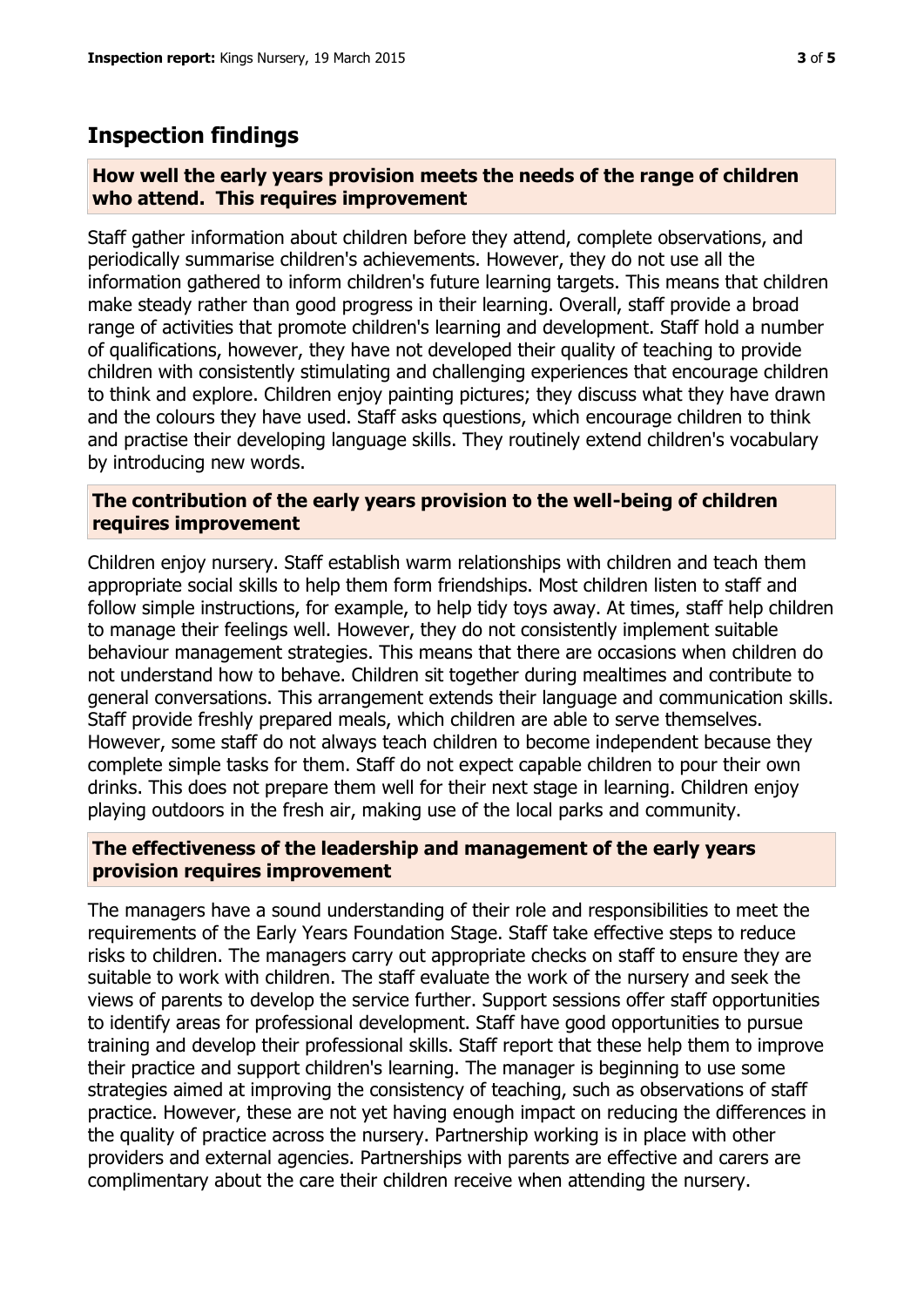# **Setting details**

| Unique reference number       | EY477974                         |  |
|-------------------------------|----------------------------------|--|
| <b>Local authority</b>        | <b>Blackburn</b>                 |  |
| <b>Inspection number</b>      | 978690                           |  |
| <b>Type of provision</b>      | Full-time provision              |  |
| <b>Registration category</b>  | Childcare - Non-Domestic         |  |
| Age range of children         | $0 - 17$                         |  |
| <b>Total number of places</b> | 20                               |  |
| Number of children on roll    | 16                               |  |
| <b>Name of provider</b>       | East Lancashire Deaf Society Ltd |  |
| Date of previous inspection   | Not applicable                   |  |
| <b>Telephone number</b>       | 01254844550                      |  |

Kings Nursery was registered in 2014 and is one of three nurseries managed by a charity. The nursery employs five members of childcare staff. Of these, one member of staff is qualified to level 5, two staff hold level 3 and two have qualifications at level 2. The nursery opens from Monday to Friday all year round. Sessions are from 8am until 6pm. The nursery provides funded early education for two-, three- and four-year-old children.

This inspection was carried out by Ofsted under sections 49 and 50 of the Childcare Act 2006 on the quality and standards of provision that is registered on the Early Years Register. The registered person must ensure that this provision complies with the statutory framework for children's learning, development and care, known as the Early Years Foundation Stage.

Any complaints about the inspection or the report should be made following the procedures set out in the guidance 'Complaints procedure: raising concerns and making complaints about Ofsted', which is available from Ofsted's website: www.gov.uk/government/organisations/ofsted. If you would like Ofsted to send you a copy of the guidance, please telephone 0300 123 4234, or email enquiries@ofsted.gov.uk.